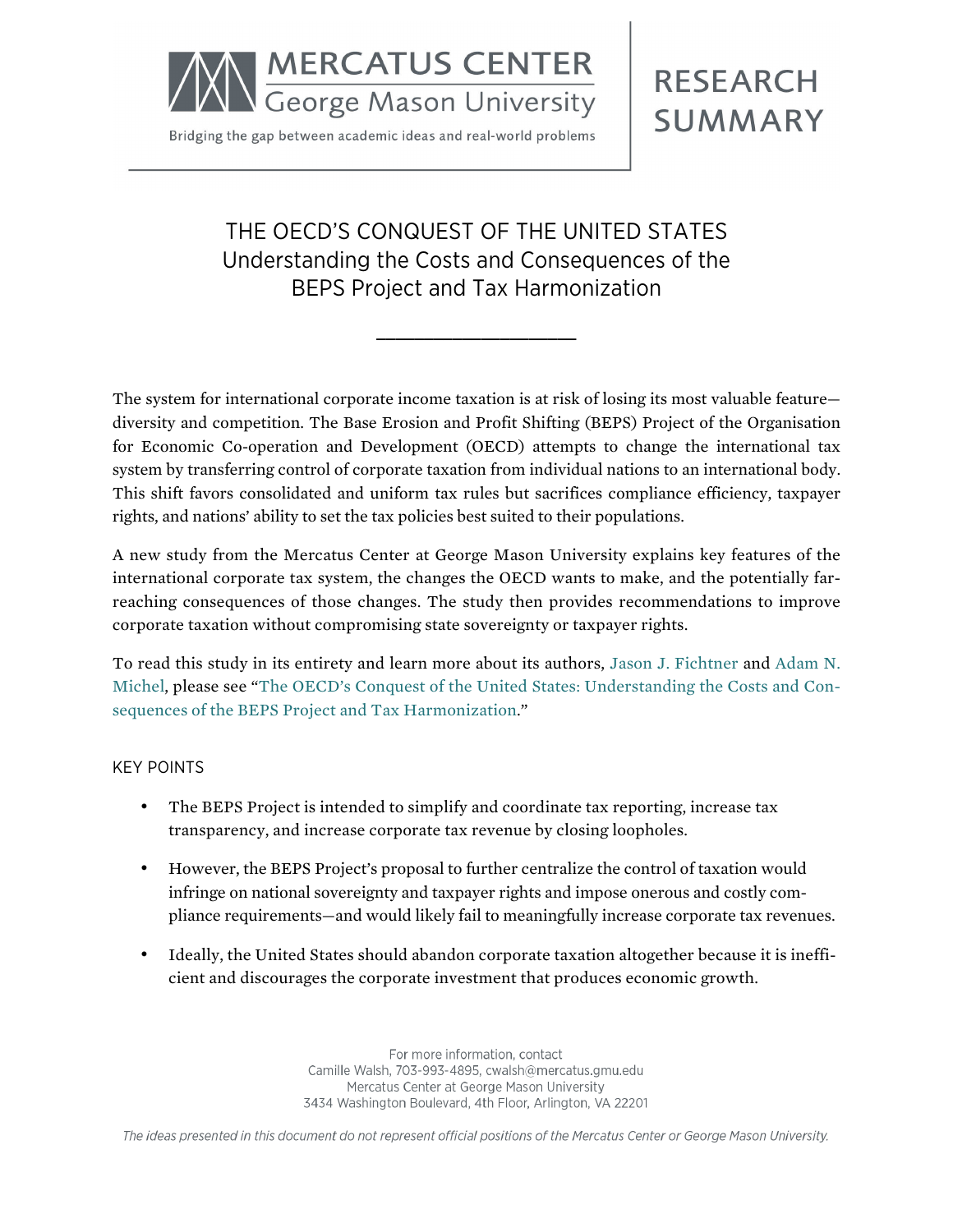• Such a shift is probably not politically viable in the short term. However, second-best reforms to the US corporate tax system include ending worldwide taxation and moving toward a territorial tax system, allowing full and immediate expensing of business investments, and lowering the corporate tax rate, which is currently the highest in the OECD.

## BACKGROUND

Corporate tax codes are highly complex and are designed to accomplish a herculean task—fairly and efficiently collecting taxes from business networks across hundreds of countries. To the extent that an international tax system exists, each individual country's tax code is linked to others through hundreds of bilateral tax treaties. These complex treaties facilitate communication between international tax codes, which is increasingly necessary as businesses expand beyond the borders of their home countries.

International tax competition aims to attract economic activity by reducing the rate at which profits are taxed. If a firm moves from a high-tax country to a low-tax country, the high-tax country's corporate tax base will shrink—it will face "base erosion." In other circumstances, a business might shift profits rather than physical property to lower its tax burden, a process known as "profit shifting."

## THE OECD TAKES ON BASE EROSION AND PROFIT SHIFTING

In 2012 the OECD released a series of reports on the BEPS Project. The reports fail to show any precipitous drop in corporate tax collection as a share of either GDP or total revenue. Despite the lack of evidence that there is a significant problem, the OECD concludes that base erosion and profit shifting are real but that "it is difficult to reach solid conclusions about how much base erosion and profit shifting actually occurs," given the available data.

The OECD outlined 15 action items and set an expedited two-year timeline for the project's completion. This study analyzes two of these action items—pertaining to the valuation of intangibles and tax transparency—to consider their impact on multinational firms.

#### **Action 8: Globalization and Intangible Property**

The OECD has identified intangible assets such as patents, trademarks, and other intellectual property as key components in international base erosion and profit shifting. Action 8 aims to align value creation with the accounting protocols that govern the valuation of intangible assets moving across national borders. The OECD report covers the minutia necessary for tax administrators to comply with the goal of sourcing income to measurable economic activity.

However, the OECD's project continually bumps up against the fundamental issues intrinsic to the task of taxing global firms. Intangibles are by their very nature fungible, transcending the artificial boundaries of the nation-state. These knowledge-based assets can be difficult to price because there are no comparable products and they are often developed through a diffuse global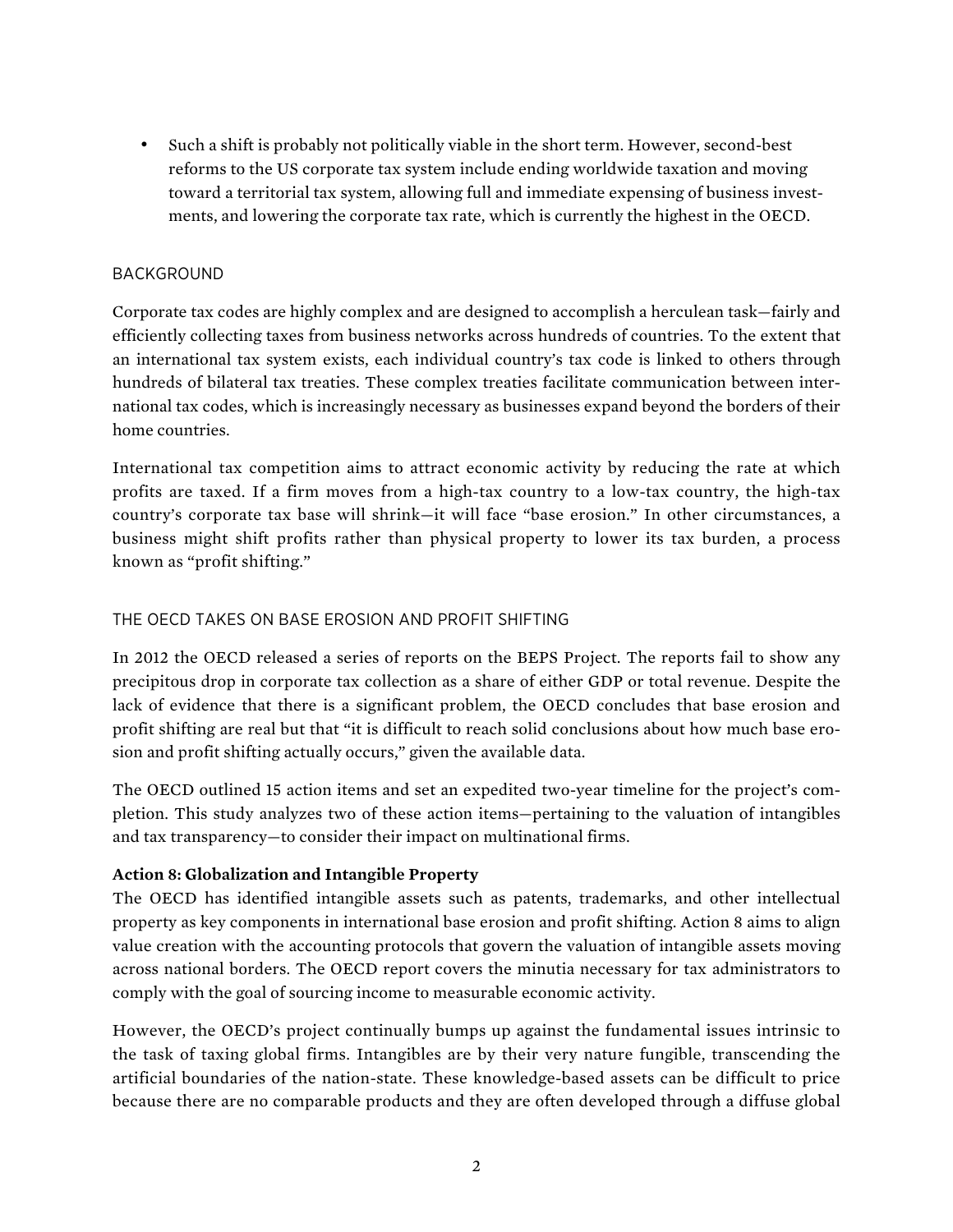production chain. The OECD cannot remove the incredible complexities of tracing expenses to income-generating intangible assets.

## **Action 13: Costly Transparency and the Dark Side of Disclosure**

Action 13 requires large multinational enterprises to provide detailed annual reports of their activities in each jurisdiction where they do business, known as "country-by-country reporting." The goal of this new regime is to make multinational firms more honest in their reporting and to help tax administrators root out profit shifting from high- to low-tax jurisdictions. However, collecting and reporting this information would likely be incredibly costly for companies as it represents a substantial change in how businesses currently report tax information.

There is also concern that the new country-by-country reports will be used to justify frivolous audits and thus will increase real profit shifting. There is a widely held fear that tax administrators, in attempts to expand their tax base, will use this information to pressure companies to align taxes with sales, employment, or asset locations. A World Bank working paper finds that this type of reporting transparency exposes firms to "a significantly higher level of corruption."

Data security is also an issue. Assembling a new, centralized database of highly sensitive corporate financial information increases the vulnerability of proprietary business data. It would take just one breach of the system in any one of the party jurisdictions for all the information to be exposed. Furthermore, governments are likely to share data which may compromise trade secrets. While the proposed multilateral treaty under the BEPS Project includes a confidentiality clause, this protection would be functionally meaningless because most countries do not consult taxpayers when an information request is made. Without consultation, it is impossible for tax officials to know what information is or is not a trade secret.

# THE HARMFUL COSTS OF GLOBAL TAX CONSOLIDATION

The type of tax competition the OECD is attempting to stop is a fundamental characteristic of jurisdictional diversity. Countries compete on innumerable margins for capital investments. The United States offers a highly educated workforce and modern infrastructure. Developing countries compete by having less expensive labor and less intrusive regulations. Countries compete for foreign investments on any number of margins and it seems peculiar that governments would not be allowed to compete through their tax codes.

Any tax system can work to fully tax all corporate profits if tax rules are centralized at an international level. However, it is evident that global jurisdictional diversity has benefits that accrue outside the tax code, resulting in better governance. No matter what method is proposed for global centralization, it should be resisted because the costs of centralization are often unseen and greater than the benefits.